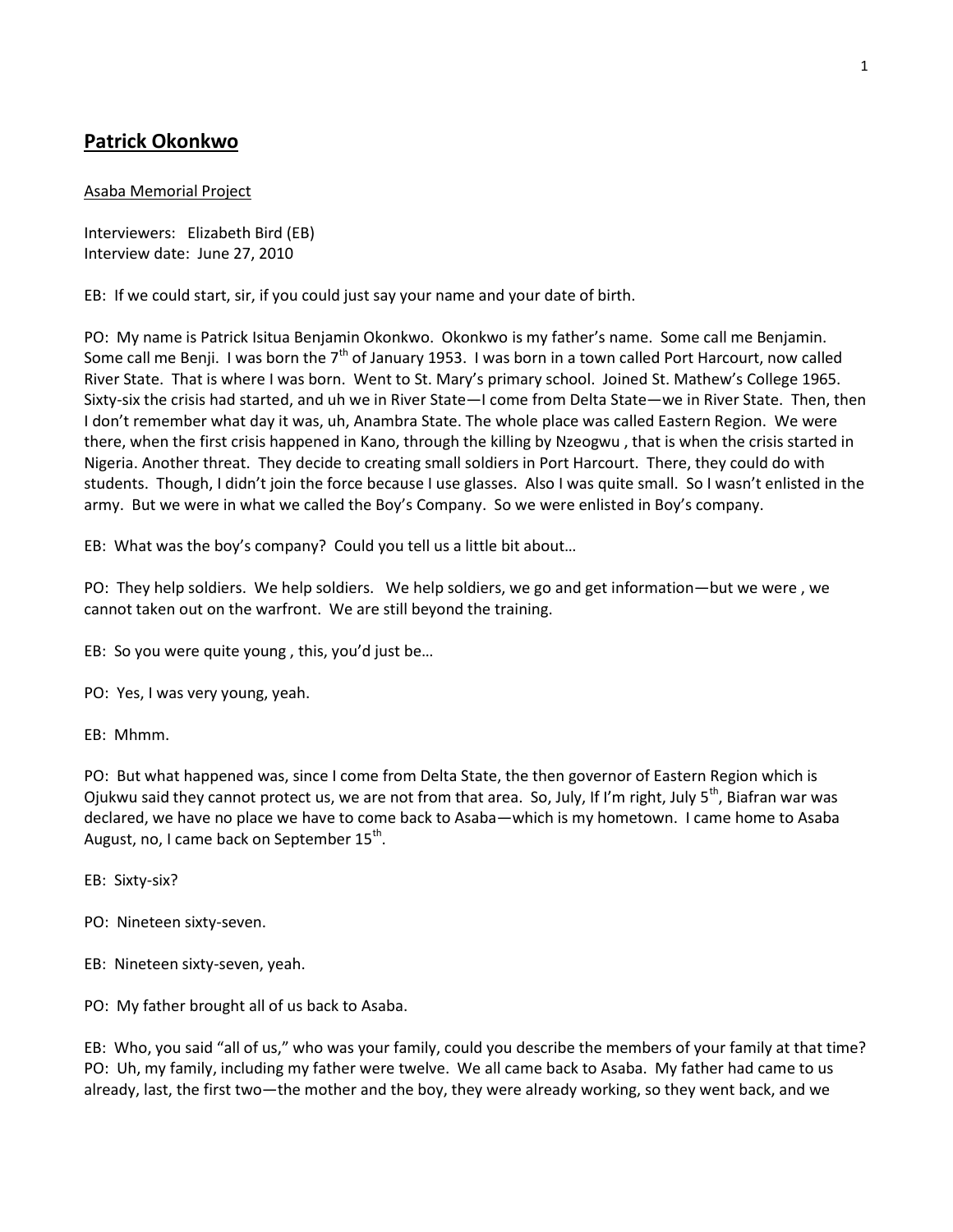stayed. Then, September twenty-three, when our house, troops were landed, and I, when all soldiers had entered Asaba.

EB: In September? They came in September?

PO: Yes, September. Yes! They came in September twenty-three.

EB: Hm.

PO: The massacre in Asaba. They drove out to my place. There were many refugees in my father's compound, we have a very large compound. My father had a very big house. So people were running into our compound and stay. Until when they came and killed five people in my house. My immediate older brother, the one following him, and one of my cousins, three of them were killed.

## EB: What were their names?

PO: One is Joseph Okonkwo, one is Cyril Okonkwo, one is (?) Okonkwo. They made the list in "Blood on the Niger." And the other two people. I don't know. They are friends, I don't know who they are—I can't remember their names. So, it continued, massacre continued. But what saved me was that, that this young man, a soldier, who was then, was a…full Corporal or so…was a Corporal in the army. Came in, saw my father carrying a shovel.

Then, okay, before then me and my two younger ones, the last two were twins, I took them, ran into the bush. Nearby bush, run to Achalla, the town called Achalla. We stayed there for two days—we couldn't eat. We weren't eating anything. I told you I had to bring them, these are kids of about, they were born sixty-two…so they were both…

### EB: Five.

PO: Five years, yes. So I took them and, from where we were hiding there was no food. So I managed, I had to take them back to Asaba. So I get into Asaba , they were still killing. My father was carrying the shovel in order to bury his two children. So this soldier came, met him—there were three soldiers confronting my father. Meanwhile I was at the background. So they come and he wanted to show, ask my father, show them three of his children had been killed. He showed there are five corpses lying in the compound. Said he wants to bury them. One of the soldiers will say he will shoot my father. And my father is a saboteur. So this Joseph, this Joseph was the one that was who challenged the other one—if you shoot him, me, I will shoot you. Look at that man today he lost five of his children, and you say you want to kill him. What is it? How can that man be a soldier? So he spared our father. When they left that man Joseph came back and gave us protection. My father was able to dig the grave, two graves. To bury the two and one of their cousins. It was the third grave. The others, they were not too close we didn't know where they come from. We had to bury them in Asaba in my father's compound. But they are buried on the family, they are buried in the ground for the family. So this soldier stayed with us.

So, two days after that, they came with a gong (*makes gong motion*), announcing that people—that he soldiers are in Asaba killing people. That if we can come to welcome them and declare peace with them then we will be spared. That was a trick. So, they are going, I was walking—I went with them. But my father did not go. My younger brothers and my sisters they did not go away. Although, myself, I had to go. So, immediately I go there and saw when I go they are saying: "women here, men here." I ran away. I ran to the bush. But still they fired,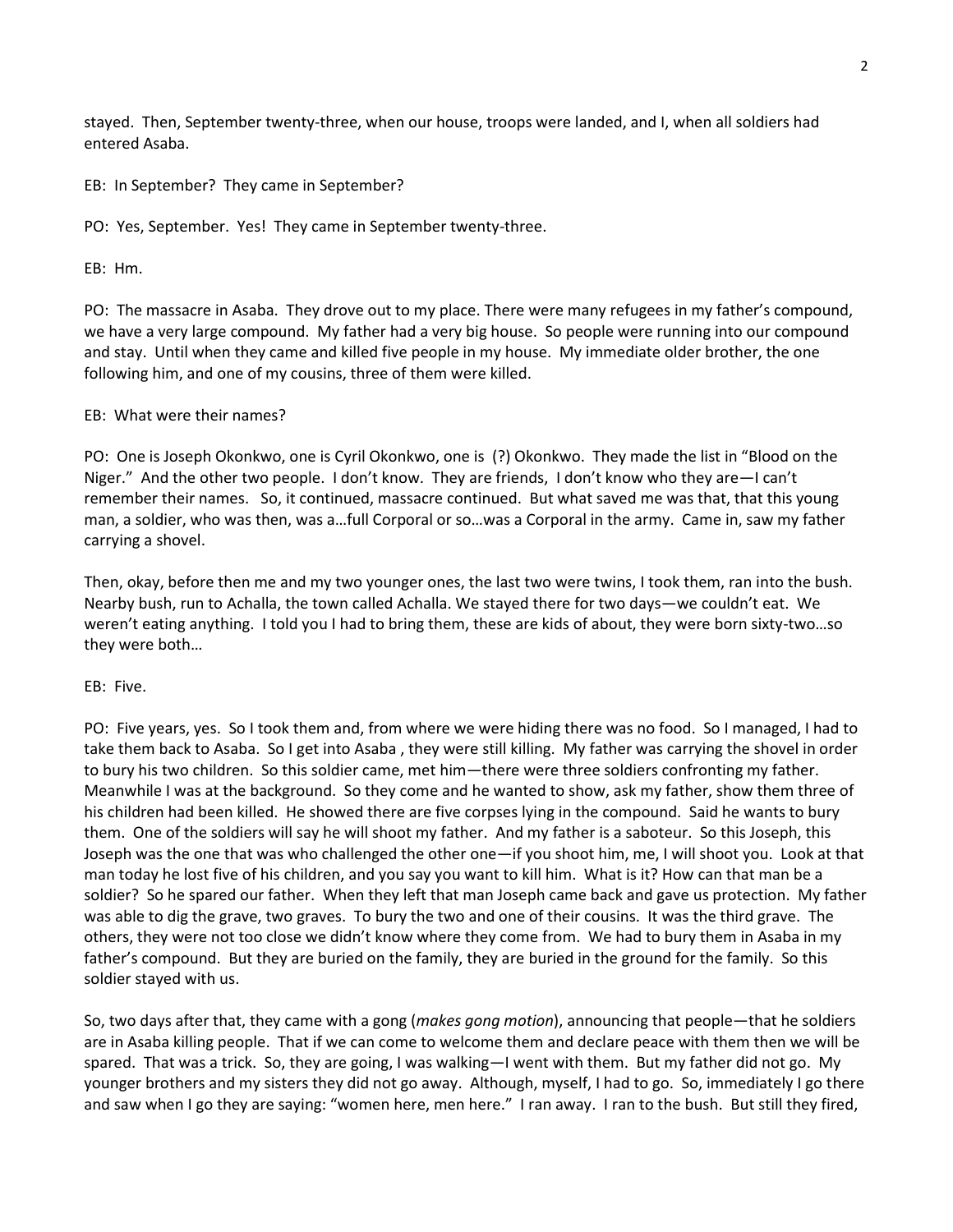they fired at me I guess so, so I ran to the bush, I ran back to my house. So but they lined up, and said "women here, men here."

EB: What made you run? Did you think something bad was going to happen?

PO: Yes, I felt something was bad going to happen.

FO: I have a, this is actually something we've been talking about. When the march or parade took place, the people were dancing and chanting…

PO: Yeah.

FO: This must have not been a happy event, because people knew that killings had been taking place.

PO: Had been going on, yeah.

FO: So in fact the parade and the singing and the chanting was a way to maybe stop the killing?

PO: Stop the killing, yes. That it was.

FO: Stop the killing. So it really, it wasn't the first time the community had experienced the killings.

PO: No, the killings started in September.

FO: So it's not because…

PO: But, October  $7^{th}$ , was when they, October  $6^{th}$ —prior to that, they had a meeting. The elders had a meeting. They were advised to come out en masse and, do a kind of a welcome, kind of..

FO: Showing…

PO: .. and showing them that we are a peaceful people.

EB: So this—

FO: So that this would stop the killing. So it's not like, it's not a joyful occasion.

PO: No, it's not a joyful. It's not very joyful. It's not. What you do is you see people who came out you see it on their faces. They are more sad. They are not happy. But we were forced to do it. Like I say, that's why, that's why that's not for the dance, but, you have to find peace for the town.

EB: So this was a desperate attempt to end the killings?

PO: Yes, to end the killings. Seriously, that is what it was. Even around, like, running, they are shooting at me. Why are they shooting at me? But I just, it's my instinct. There was something I never did it in my life, and I can't do it, and I somehow still can't. What it was something in instinct –I can't do it. And so that's what I did that's how I ran into the bush.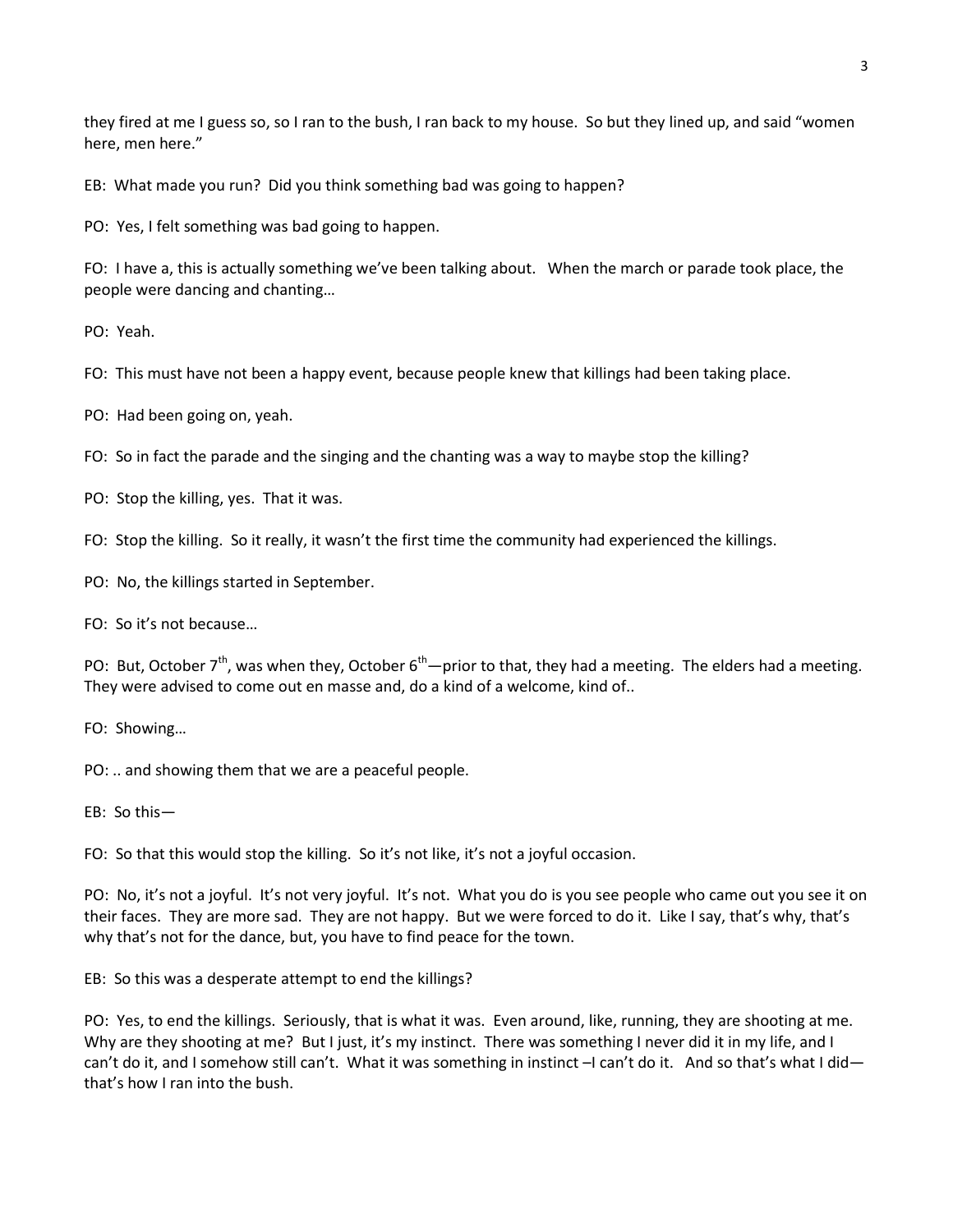EB: Yeah, hm.

FO: Terror will make you do the things…

PO: Yes, I don't know. Up to today I don't know the instinct that made me to do that. And, as I went farther, stopped, while on the way to, I'm worried they somebody going to chase after me, I decide to hide. So then I heard more shooting going on. Machine gun shooting.

EB: Mhmm.

PO: People, you see, and we were earlier shouting—you know that, people shouting. You know that people are now gone, people are now gone. So me, I run back to my father. I told to my father what I had saw. My father said why did you go? I said, well, I felt I should go since people, who are, one lady was, the brother, the one was the elderly men and the young ones. So, after the shooting, when I came back in the evening, there was this man, I forget what was his name, who they thought he was dead. But when I came, when I came down I saw him, they was, what he was—he was pushing at the corpses around him, to come out.

EB: Hm.

PO: He was not dead. That is what he was not dead. He was able to push out of the corpses, and then came out. And we hid together, and we saw footsteps coming and we hid together.

EB: Where were you hiding?

PO: Yes. After leaving they brought some young men. And then they have to drag all the corpses to the grave, and they have to bury. After pouring sand, they shot them.

EB: The people that buried?

PO: Yes, they shot them.

EB: They shot them and then…

PO: Yes! They shot them.

FO: Did you see the corpses after the shooting? Were you able to come back to the site of the massacre?

PO: I came back in the evening. It was because a cousin of mine, because I wanted to find out if anyone lived. But because, I don't know, but because I had been in the boy's company in Biafra. Before going back to Nigeria. Maybe some of those they got to know what was happening. So when we got there, saw the corpses.

FO: Could you describe the area in detail—what you saw?

PO: Uh, I see, you went either way you saw the heaps. Everywhere they build houses, you had a bigger heap. Other places are smaller heaps. Then, across the main road, they have built a mighty house on it, this place, there were heaps. (*makes a gesture indicating the heaps were very high*) The people who came out of it—there were more than two thousand people. They came out to welcome these lousy people. Then. So, not a lot. So a lot, I can't say a lot of people were escaping, or were as lucky as me.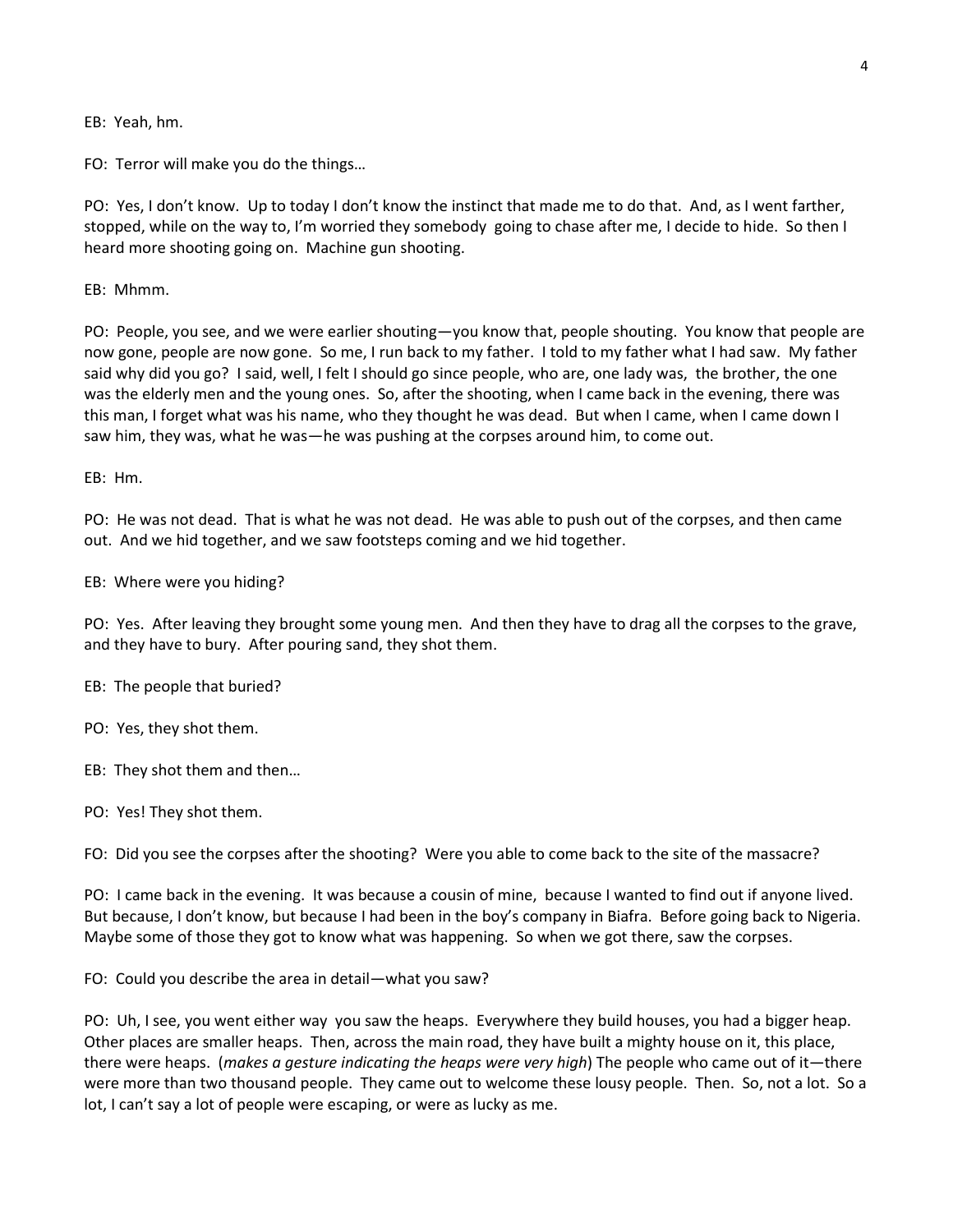EB: There were many who stayed, many who died.

PO: Yeah, they were killed, they were shooting them. Shouting and shooting them with machine guns not even, with machine guns.

EB: What were the soldiers that you experienced, what was how did they act? How did they behave? Were they wild? Calm? Controlled?

PO: They were very wild, very wild. When they came to our house were it not for the Joseph man they would have killed all of us.

EB: So this soldier, Joseph, this is the soldier that saved you…

PO: He saved us.

- EB: …you said he stayed in your house?
- PO: Yes, he stayed in our house.

## EB: To protect you?

PO: Okay, he felt free, to come to our house and he sleeps in our house. And this soldier, this Joseph, who, when they were going to try and cross the river Niger, when they were about to cross the river Niger, say he saw a huge human being. With breasts like this (*makes gesture indicting large breasts*). They were shooting at the object. They couldn't get, they couldn't shoot the object. But they were lifting their boats, their boats had been lifted. So, what he said is, father of god, if I have killed anybody since I got to Asaba let me go, but if I didn't kill anyone, save me. He say he found himself by the side of the river. So, he removed his uniform, he came to my house with only the pants on.

- FO: Is he Hausa or Fulani, or …?
- PO: So he's a Calabar man, a Calabar man. Fair complexion.
- EB: So, he did not—he was against everything that the soldiers did.
- PO: So, I think so. I think so.
- EB: Yeah.

PO: Because he was saved. He was saved.

EB: When you, you said that the soldiers first came to your father's compound. What exactly happened? They just walked in and started killing people? How did that actually happen?

EB: Hm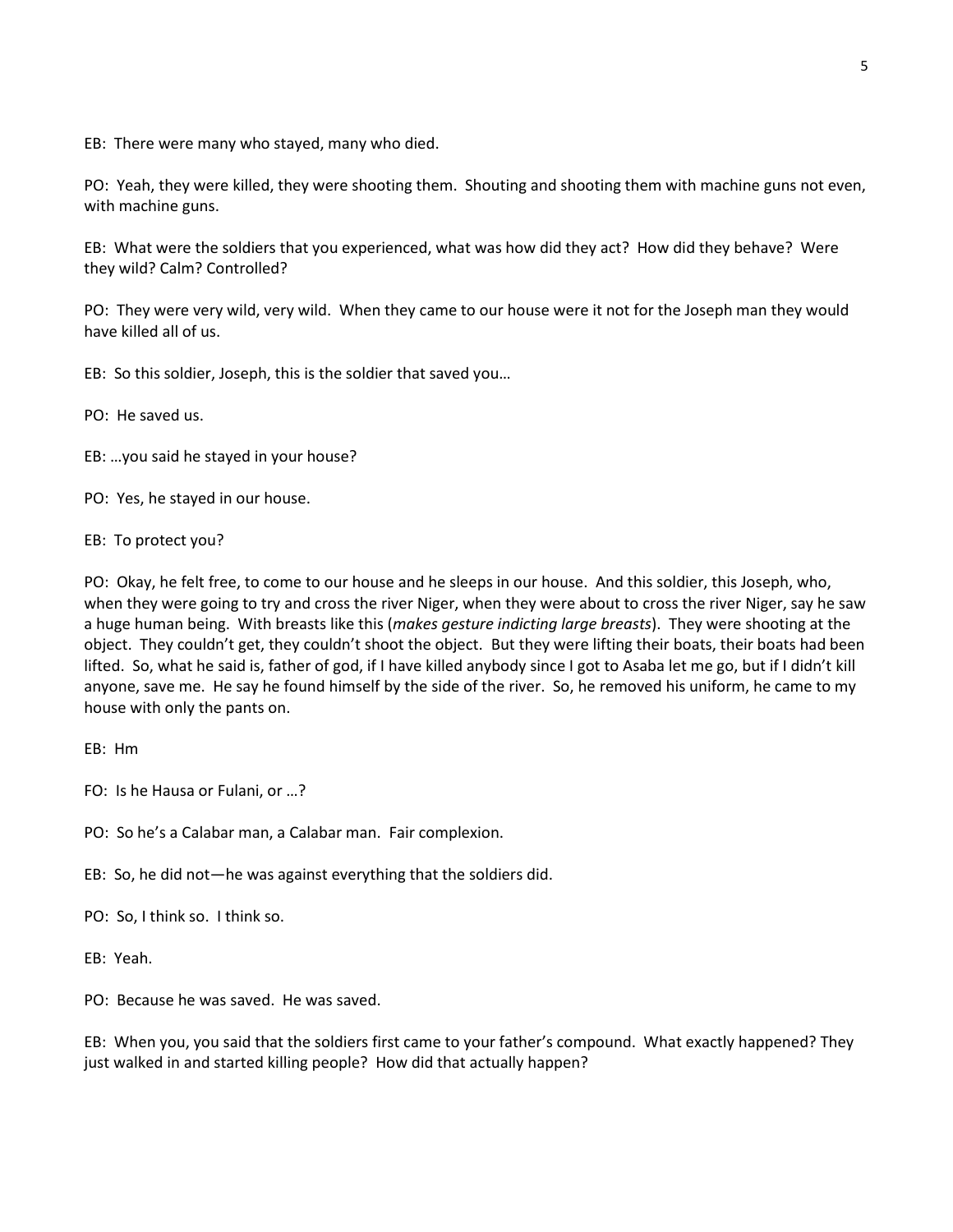PO: Uh, really because I was inside the compound, when we heard gunshots. And they even threw a grenade which destroyed the back house of my father.

EB: Uh, okay. So we'll just go, so you said the troops were coming into your father's compound. Yeah.

PO: What they were doing, they were going compound by compound. They wanted to see people. But because they threw grenade into our house and having killed these people, the rest crowd scampered away. Like I tell you I carried my two younger ones. I ran away. Left was only my father.

EB: Hm. Do you, did you get any idea of what they—did they have a plan, the soldiers? Were they coming at anything in particular, looking for any particular thing?

PO: Okay like what they, what they told my father was they said that the Asaba people are the soldiers, fighting with the Biafran soldiers. That they're fighting the Nigerians. So, and, well that's a rumor that is a rumor. But they felt , the Binis, they had a kind of vendetta against Asaba people. But it is a rumor, I can't. I can't. But, in actual fact, it was a vendetta, they are killing people as if they had a purpose to kill. To eliminate Asaba people.

EB: Why do you think they had a vendetta…

PO: Because when they—well they would shoot you.

EB: But, do you think, what was their reasons, why would they think that they needed to…

PO: Okay, like, they another reason they say they are against Nzeogwu [*Patrick Chukwuma Kaduna Nzeogwu, one of the leaders of the first 1966 coup* who killed the Sardauna, is an Asaba man.

EB: Yeah, mhmm.

FO: Did you see any officers? During, in the events leading up to when all these killings were taking place, did you see any army officers or Nigerian officers anywhere?

PO: Uh, Nigerian officers, it was after the massacres, I started seeing Nigerian officers. Like, Alli, Babangida, Colonel Usman. And I seen them. They used to come, but they became… they became friendly.

FO: But this was…

PO: After the massacre. After the massacre they became friendly. Maybe when they discovered that the Asaba were a friendly people. They became friendly.

FO: You did not see them during the massacre?

PO: No, no, no. I left. Like I told you I left the place before the actual massacre.

EB: Mhmm. So you don't know, when the machine guns started, you don't know if there was somebody who ordered it or there were officers then..

PO: I don't know. Like I said, you know I had that instinct, you know I got out.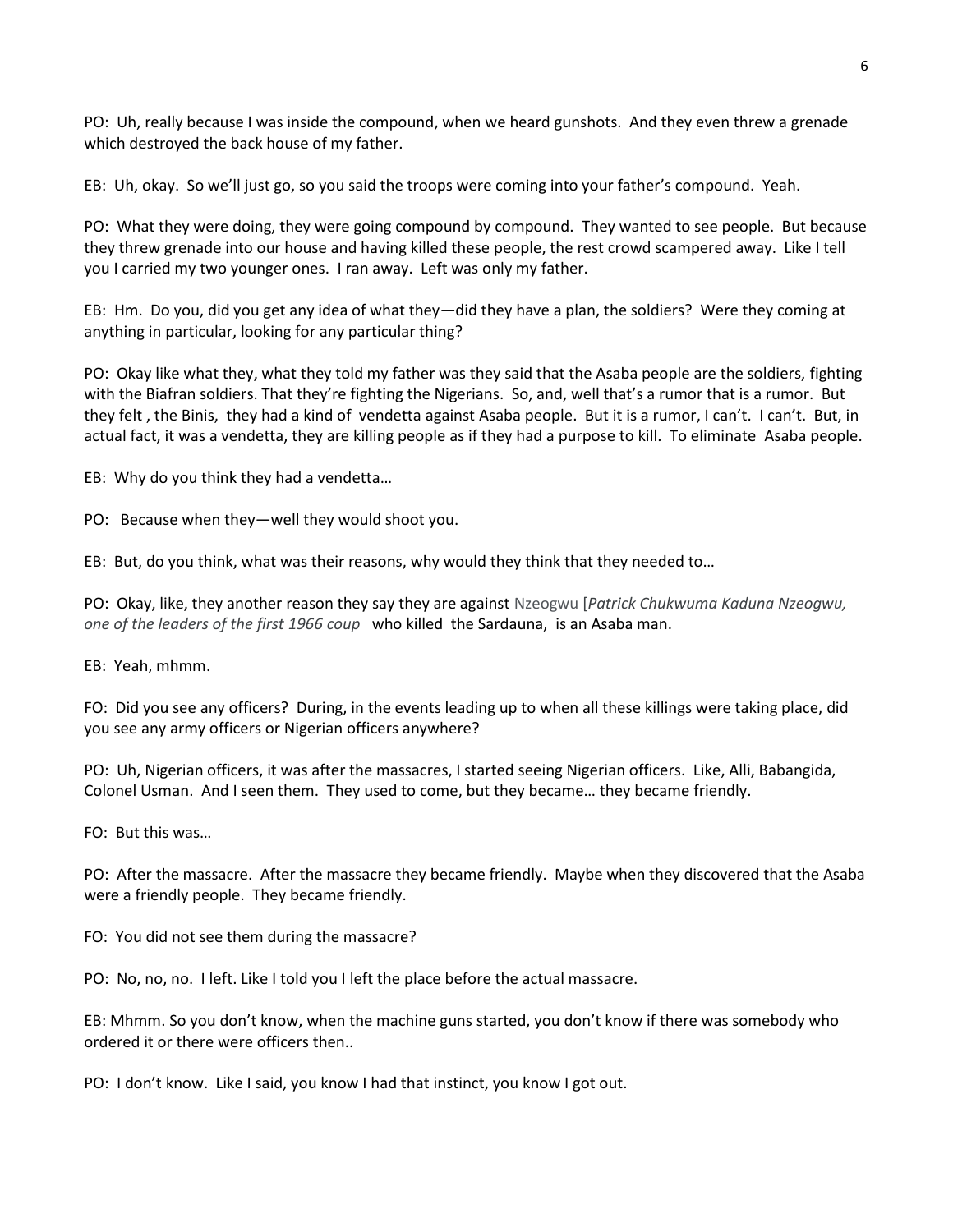EB: You mentioned the burial of um, of the people, the men were ordered to bury the bodies and then they were shot themselves.

PO: Yes.

EB: Did you actually witness that or did somebody tell you about what happened?

PO: Um, of course it was night. The person was with me. The fellow who was half, who was lucky to be alive. And he was telling me, because I think he witnessed. Because he wasn't fully dead. He was trying to come out. But the corpses would land on him. He said that was what they were doing.

EB: What was his name? Do you remember?

PO: I can't remember his name. I can't remember his name. It was night. I only helped him to remove the last corpse. By his leg, and then he came out. Then there were footsteps coming, so we ran into the bush, by the side. So he told me that is what they were doing, that they were shooting, when they come when they see you—like if they had seen me, if they had seen me, they would say "come out, come out." They would take and give you shovel to start covering. When you cover—sometimes they will shoot you on top.

EB: You didn't see it directly.

PO: I didn't see it directly, yes.

EB: So when you—after this was over you had gone into hiding again. When did you come back permanently to Asaba finally?

PO: Oh, when Asaba…like, uh, I went to Biafra. But, because my father, I am so fond of my father. My father was still here I came back. So when I came back here sixty-eight. They had taken all of us, and many were taken to St. Patrick's college where there was a refugee camp.

EB: Was this the second operation?

PO: The second operation.

EB: So you had come back to Asaba before then? And then you were moved out to St. Patrick's college?

PO: I, we were moved to St. Patrick's college. Before, that's when they started destroying houses. That was when my father's house…my father's house was destroyed.

EB: That was in sixty-eight.

PO: Sixty-eight, yes.

EB: So you had been living in Asaba with your father between 1967, the end of 1967, and about March.

PO: Yes, yes.

EB: Um, so had life settled back at all to any form of normal between, in those few months?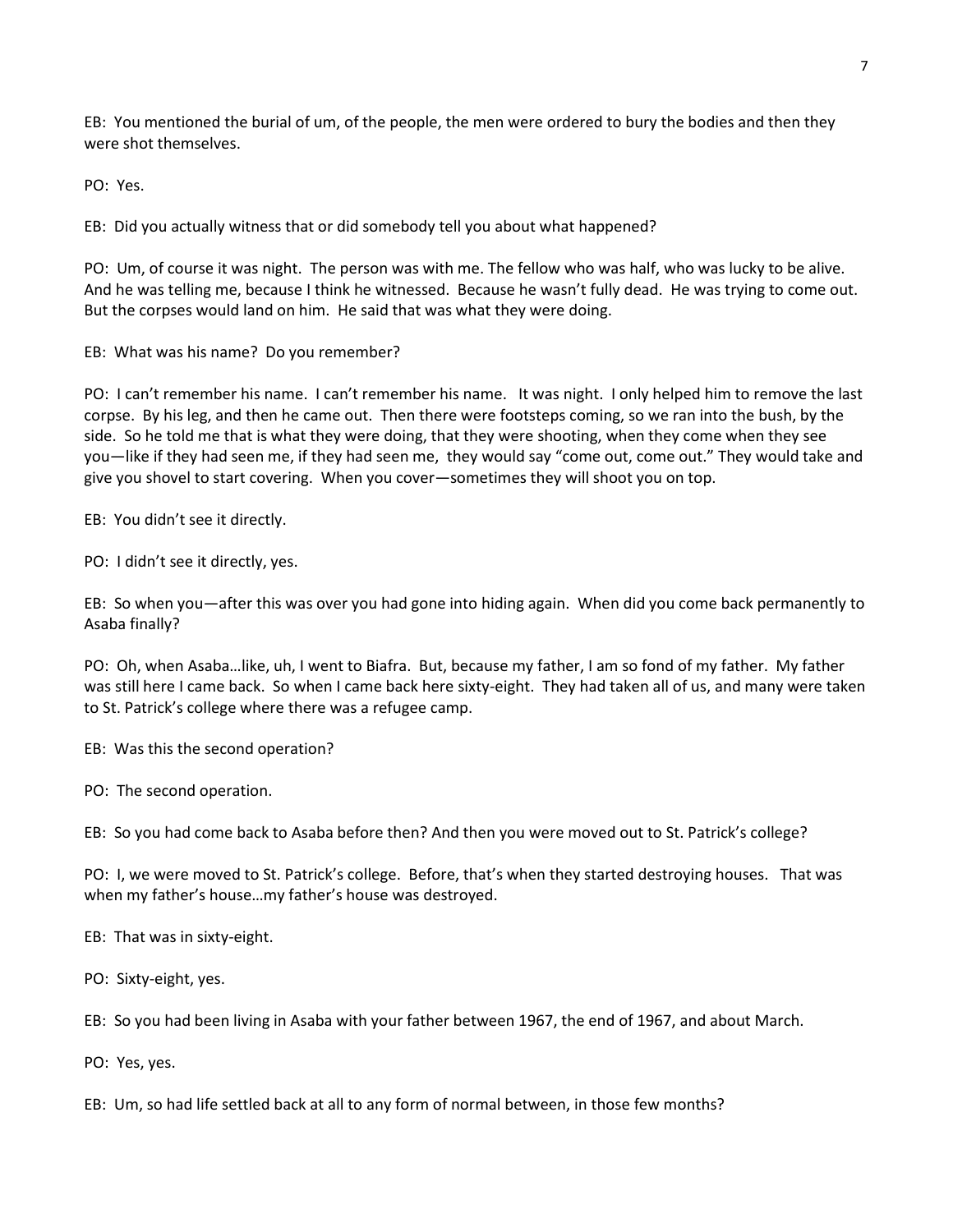PO: Yes, within that time after the massacre, we left in, started settling down until, because then we, I was in secondary school, until they took us all of us back to the barracks. Soon Biafra was shelling them. Still they weren't human, they were very inhuman to us, when the—in the camp. They are separating us, young men, students, young women, old women.

EB: Hm, this is when they took—this is during the 1968.

PO: Yes, during the 1968 we were in the compound. When they separated us we are, lots of young boys they took, they went and shot them, I never saw them. And they never came back to the camp.

EB: So they were taking some people…

PO: Yes, they were taking some of the young ones. Imagine a man of uh, at that time, a man of 59 years, attending a technical college. They had to be saved, but unfortunately he died. He was among those they took. And they never came back to the camp.

EB: Was there any particular pattern? Did they choose particular people to go and kill? Or…

PO: No they come and like, they told us to line up. They told us to line up, students, fathers…so they just went you-you-you. And you do not see them. They don't come back. And it was, they would come where we are. That's where they put their shelling machine. They were there, inside the compound, they were shelling the enemy. Yes, the guns were just shelling on the refugee camp. Inside the refugee camp they were shelling on enemy territory. What does that mean? It was one Reverend Father, Roman …

FO: He was killed, right?

PO: Yes, he came in and then what do you…the brigadier commander said, remove this thing from here I can't be fighting with that. That's partially when they stopped. That's when they stopped the killing and coming to take youths to go and kill.

EB: We heard from one person another time that they came with trucks, lorries and took people into the lorries and took them away? Is that how they?

PO: Yes, they put them in the lorry, and we think maybe they go for training. But they never come back.

EB: Hm.

PO: I was lucky not to be taken Not to be taken. But, a lot of people who were in the same camp with me, they were taken and they never came back.

EB: Were they also killing people in the town? Were they?

PO: They were killing people, yes.

EB: They took everybody out of the town and were killing people and uh.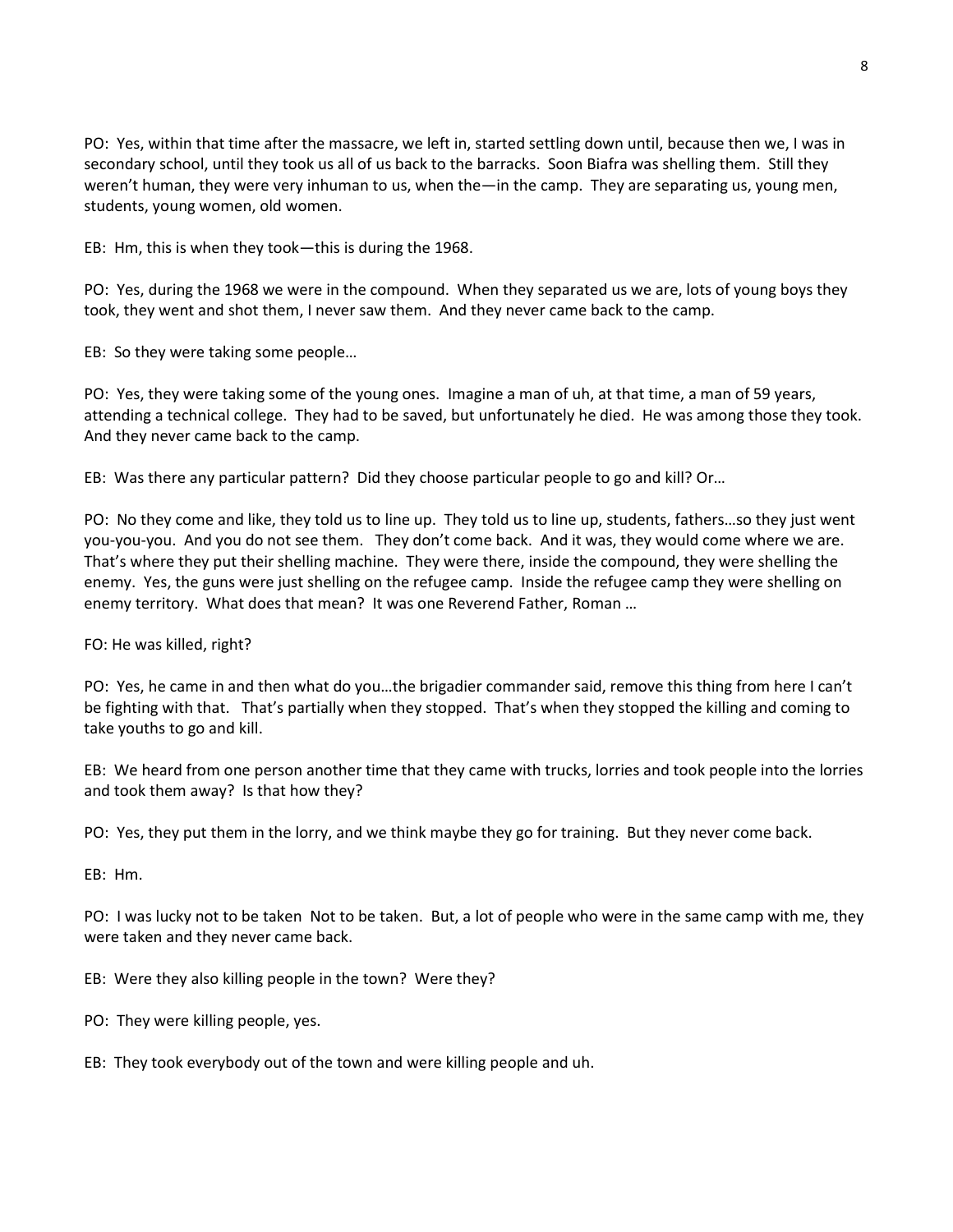PO: What they were doing, what they were doing if they see you in the town they say you are a Biafran soldier and they will shoot you.

EB: Hm. So the town was empty.

PO: The town was empty. And eventually uh this is Roman, tThe Catholic missionary. He kind of granted normalcy in Asaba. And then we could go back to our houses gain. But all the houses were brought down. All the houses were brought down. So we had nothing. So we had to go squat in my uncle's place. Me and my father and my two brothers, uh, siblings.

EB: What about your mother? Your mother was?

PO: My mother was with the other kids in Biafra.

EB: So what was life like after that? After you came back you were living with your uncle, you had no…

PO: No, I was living with my father.

EB: Living with your father but in your uncle's house…

PO: Uh huh.

EB: How was life like then?

PO: What? Life was horrible. Had to fend for ourselves. I had to fend for them, until eventually my father's, my auntie, came to join us and then,be cause she was a trader, so she kind of took over feeding us. But even then I go to the farm, cut firewood. Cut the wheat. My father is a good farmer, too, my father is a good farmer. So it goes he was farming.

EB: So were you able to finish your education then?

PO: Yes, okay, uh, I my education came because of my two elder ones who were outside, they were able to pay our education, pay for us.

EB: What did you—what is your occupation now? I think we forgot to ask.

PO: I am a mechanical engineer by profession.

EB: And you work here in Asaba?

PO: No, I am a retired person now. Now, I work for myself. I do business in Asaba now.

EB: So just, in a general sense, what—all of these things that have happened—what did they, what effect did they have on Asaba? What was the long, short-term/long-term effect?

PO: Yes, like in after, in 1970 when you come to services there are no male, there are more female in Asaba than male. And uh, Asaba was taken about fifty years back, because before then we had young boys who were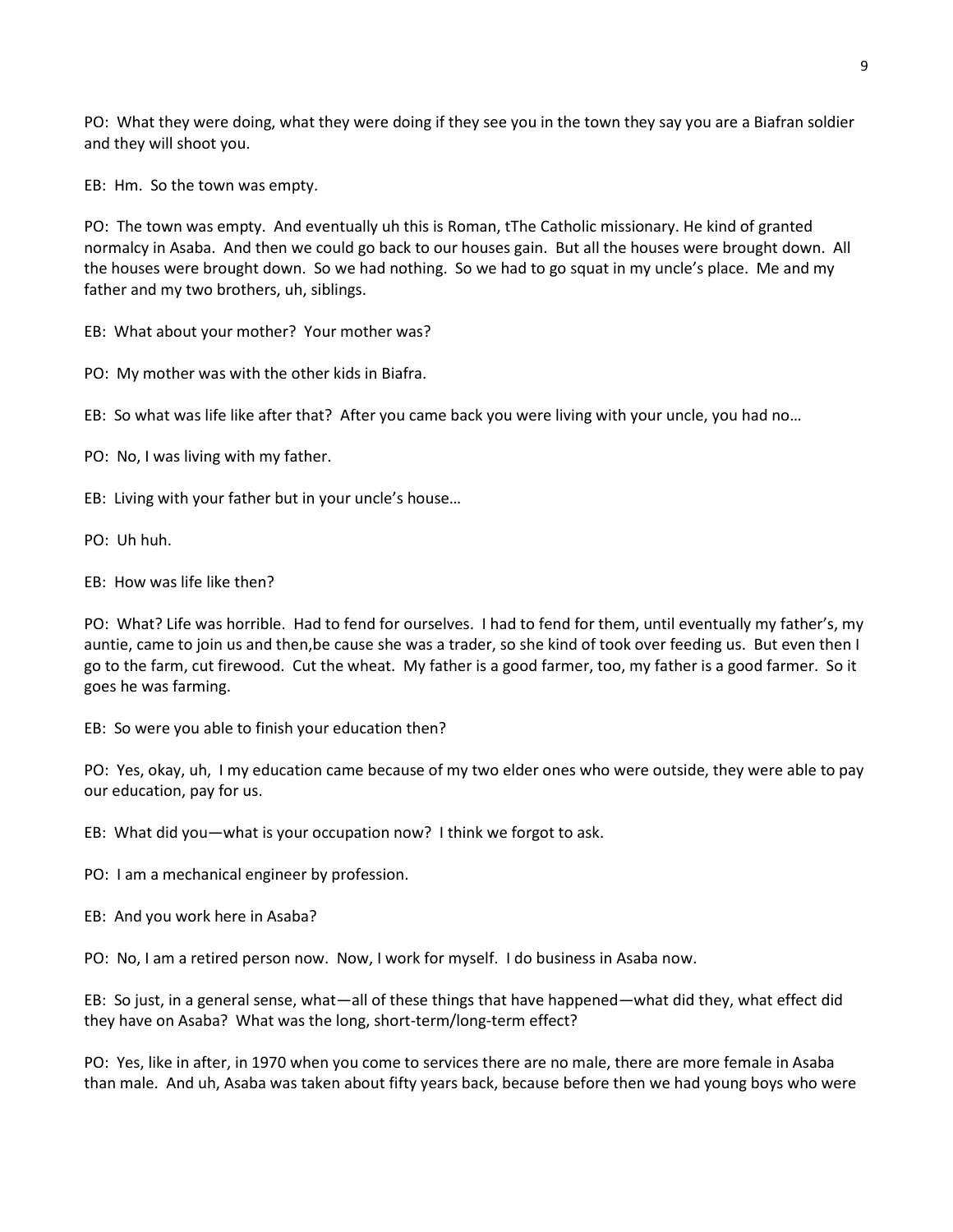enterprising. These people were all killed during the war. So, it was we the young ones, the small ones who now grow up to make Asaba what it is today.

EB: Hm.

PO: Because we find out that people who are older than me a little, by four or five years and downwards, there is nobody older that was.

EB: There was a generation missing.

PO: There was a generation missing. There were two generations will be missing.

EB: Do you think it is important now to tell the story, what, and memorialize the event?

PO: It is good to tell the story in fact. Like when I saw "Blood on the Niger" I was working with the publishing company. Printing company. Emma Okocha came to print with me. So I was engineer with the printing company. So during the, during the printing, I saw the book, and I said wow. So I looked for him, we were childhood friends, too. So, and I gave him some information which he included. I was happy. If we can't ever go back let's go ahead. But I think the story should be told. Some of this should be told to the world. It should be told what happened in Asaba. Asaba was sent about fifty years backwards. And you can see what is happening with Delta today. Asaba is nowhere to be seen. In the offices you cannot find another Igbo.

FO: Does this continue to have an impact today, then?

PO: Yes, it is still has an impact on us today. We still were not able to recover.

EB: What would you like to see happen now? What do you think should happen now?

PO: Uh, well as it is I'm not God. (laughs). But if I see I guess development can come fifty years better for us. But I'm not God, I can't say. Now what, I don't know it. As of the time we've got to recover , to make up with other races. We have a long way to go. We have a long way to go. And this has happened, has had to put a lot of fear in the young ones. I have to say, you can't fight back. We don't have to have feel afraid. Because a generation was afraid of the war. So that fear, that enigma is still hanging over them. Like me now, you come and slap me and I wouldn't have the courage to slap you back. I would say, "please go." Because I am afraid. Likewise with the rest of us. So we want, God up in heaven may help us, I don't know.

EB: Well thank you. Frasier you want…Is there anything else you feel you should tell us or say?

PO: I don't know if it is possible, what I would say is give us generations all these wars, all the—if somebody can help us. And give us a good face lift. There is no industry in Asaba, the war is over and they are all gone. And if you have money and if you have enough, we need your help. So I don't know if this will bring on, if the world will help, if the world could give us some help we would be happy. I would be happy to be a part of it, if some help could come from the world.

EB: Well, we're not God either (laughs).

PO: (laughs) So I appreciate what you are doing now. Emma started it. And I have to commend Emma. And secondly, I have a club, a development club. Which it was the past president.